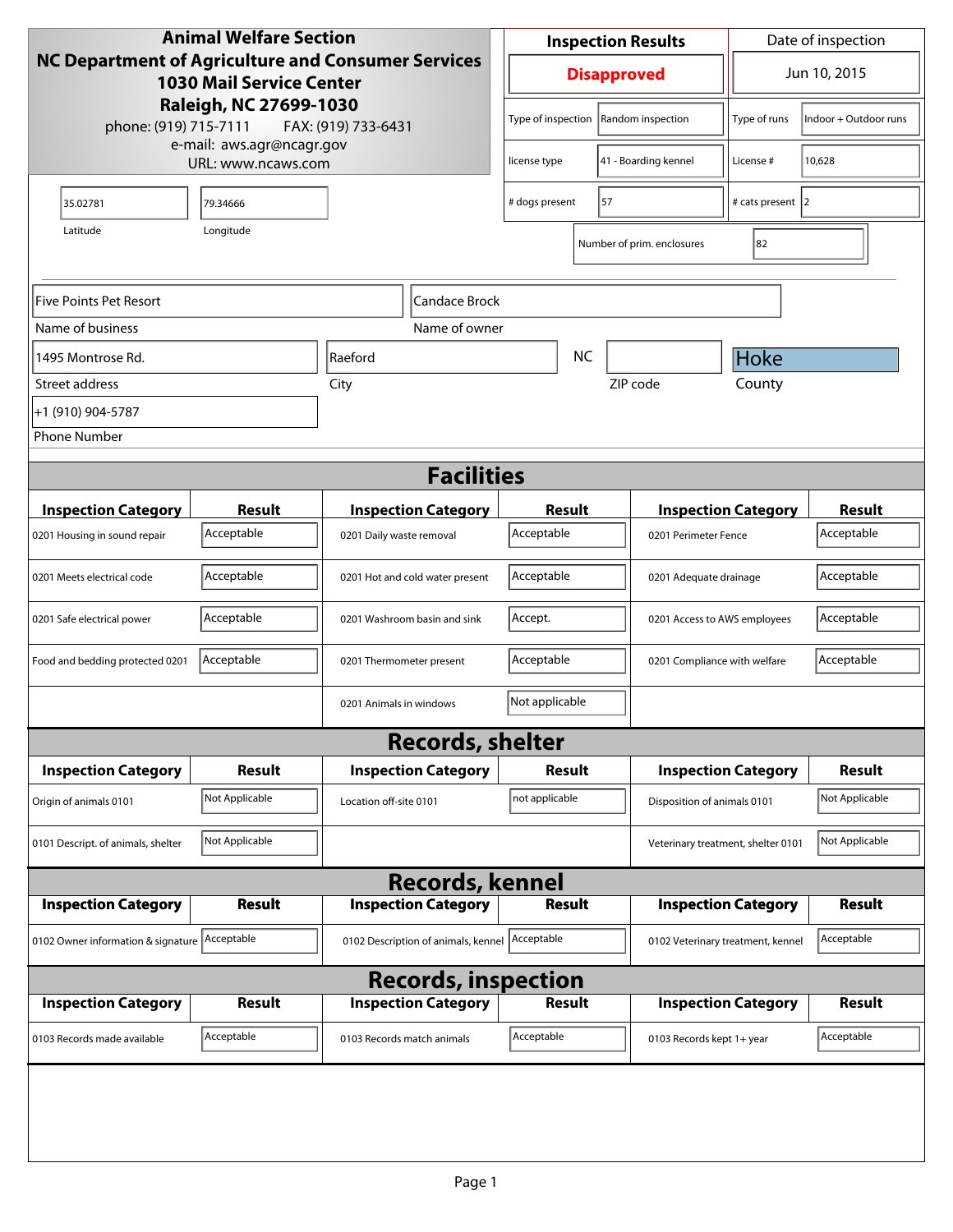| <b>Animal Welfare Section, NCDA&amp;CS</b>       |                              | Date of inspection<br><b>Inspection Results</b> |                    |                                    |              |                |  |
|--------------------------------------------------|------------------------------|-------------------------------------------------|--------------------|------------------------------------|--------------|----------------|--|
|                                                  | Inspection Report, continued |                                                 | <b>Disapproved</b> |                                    | Jun 10, 2015 |                |  |
| <b>Five Points Pet Resort</b>                    |                              | <b>Candace Brock</b>                            | Raeford            |                                    |              | <b>NC</b>      |  |
| <b>Indoor facilities</b>                         |                              |                                                 |                    |                                    |              |                |  |
| <b>Inspection Category</b>                       | Result                       | <b>Inspection Category</b>                      | Result             | <b>Inspection Category</b>         |              | <b>Result</b>  |  |
| 0202 Ambient temperature, indoor                 | Acceptable                   | 0202 Ventilation, indoor                        | Acceptable         | 0202 Lighting, indoor              |              | Acceptable     |  |
| 0202 Imperv./Sanitary surf., indoor              | NOT ACCEPTABLE               | 0202 Drainage, indoor                           | Acceptable         |                                    |              |                |  |
|                                                  |                              | <b>Outdoor facilities</b>                       |                    |                                    |              |                |  |
| <b>Inspection Category</b>                       | Result                       | <b>Inspection Category</b>                      | Result             | <b>Inspection Category</b>         |              | Result         |  |
| 0203 Impervious surfaces, outdoor                | Acceptable                   | 0203 Housing, 1 per animal                      | Not Applicable     | 0203 Protection from elements      |              | Acceptable     |  |
| 0203 Owner advised, outdoor                      | Not Applicable               | 0203 Drainage, outdoor                          | Acceptable         |                                    |              |                |  |
|                                                  |                              | <b>Primary enclosures</b>                       |                    |                                    |              |                |  |
| <b>Inspection Category</b>                       | Result                       | <b>Inspection Category</b>                      | Result             | <b>Inspection Category</b>         |              | Result         |  |
| 0204 Drainage prev. cross contam.                | Acceptable                   | 0204 Fence height >= 5 feet                     | Acceptable         | 0204 1:10 ratio, person: animal    |              | Not Applicable |  |
| 0204 Surf. impervious to moisture                | NOT ACCEPTABLE               | 0204 Enclosure is escape proof                  | Acceptable         | 0204 Cats, $>=$ 4 sq. ft. / adult  |              | Acceptable     |  |
| 0204 Prevent contact with wood                   | <b>NOT ACCEPTABLE</b>        | 0204 Solid resting surface                      | Acceptable         | 0204 Cats, $\le$ 12 / enclosure    |              | Not Applicable |  |
| 0204 Enclosures in sound repair                  | NOT ACCEPTABLE               | 0204 Cats, raised resting surface               | Acceptable         | 0204 Cats, 1 litter pan / 3 adults |              | Acceptable     |  |
| 0204 Size of enclosure                           | Acceptable                   | 0204 Dogs, supervision if > 4                   | Not Applicable     |                                    |              |                |  |
|                                                  |                              | Feedina                                         |                    |                                    |              |                |  |
| <b>Inspection Category</b>                       | <b>Result</b>                | <b>Inspection Category</b>                      | <b>Result</b>      | <b>Inspection Category</b>         |              | <b>Result</b>  |  |
| 0205 Feeding, 1x / day, adult                    | Acceptable                   | 0205 Feeding, 1 bowl / adult                    | Acceptable         | 0205 Feeding, commercial food      |              | Acceptable     |  |
| 0205 Feeding, bowl in good repair                | Acceptable                   | 0205 Feeding, quality food                      | Acceptable         | 0205 Feeding, bowl is protected    |              | Acceptable     |  |
| 0205 Feeding, 2x / day, young                    | Acceptable                   |                                                 |                    |                                    |              |                |  |
|                                                  |                              | <b>Watering</b>                                 |                    |                                    |              |                |  |
| <b>Inspection Category</b>                       | <b>Result</b>                | <b>Inspection Category</b>                      | <b>Result</b>      |                                    |              |                |  |
| 0206 Watering, continuous access                 | Acceptable                   | 0206 Watering, bowl in good repair              | Acceptable         |                                    |              |                |  |
| Sanitation/Employees/Classification & Separation |                              |                                                 |                    |                                    |              |                |  |
| <b>Inspection Category</b>                       | <b>Result</b>                | <b>Inspection Category</b>                      | <b>Result</b>      | <b>Inspection Category</b>         |              | <b>Result</b>  |  |
| 0207 Waste removal 2x / day                      | Acceptable                   | 0207 Grounds overgrown                          | Acceptable         | 0207 Young given social interact.  |              | Acceptable     |  |
| 0207 Animals removed while clean                 | Acceptable                   | 0207 Pest Control                               | Acceptable         | 0207 Species separated             |              | Acceptable     |  |
|                                                  |                              |                                                 |                    |                                    |              |                |  |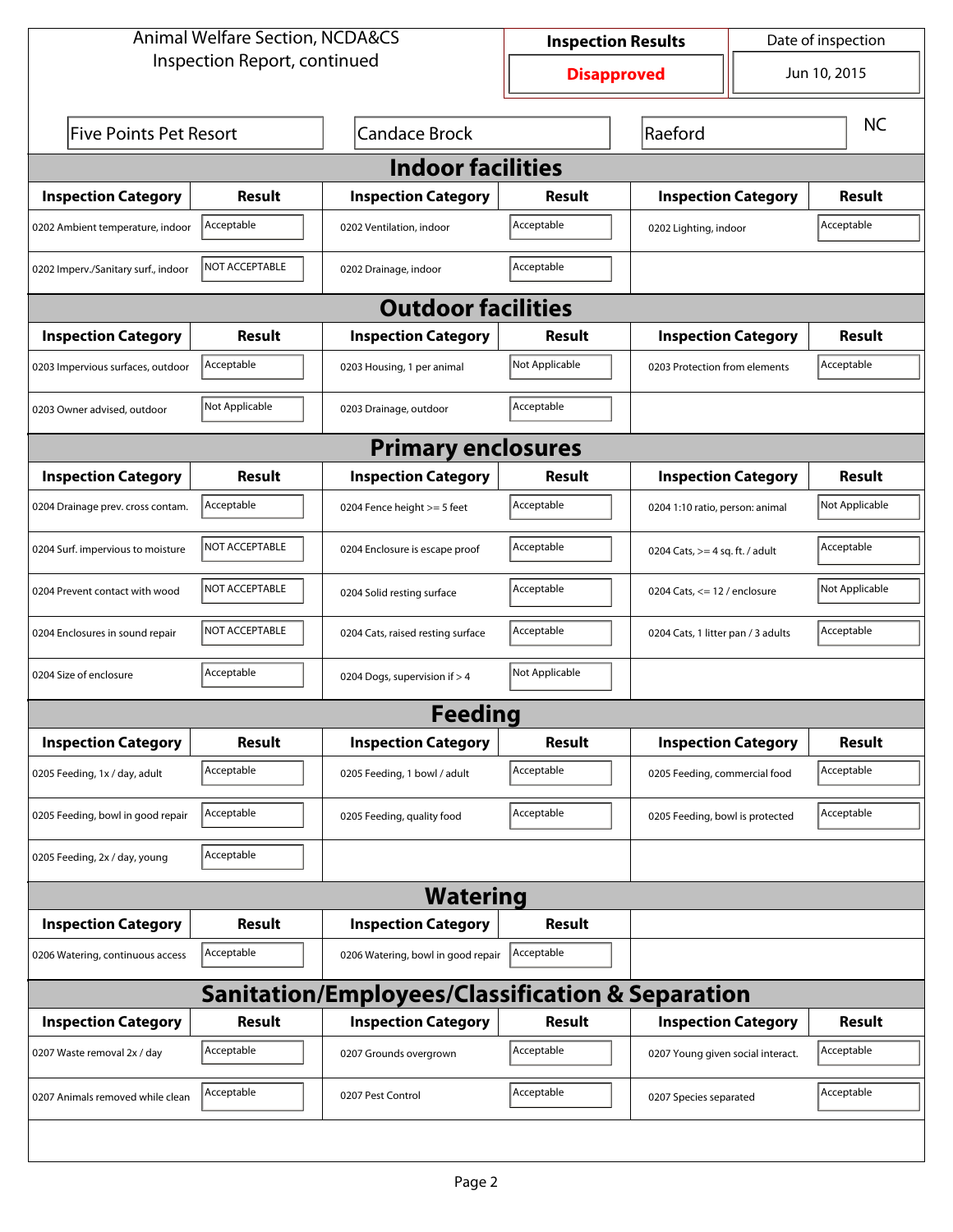| <b>Animal Welfare Section, NCDA&amp;CS</b>                               |                                       |                                                                         | Date of inspection<br><b>Inspection Results</b> |                                                                           |  |                |  |
|--------------------------------------------------------------------------|---------------------------------------|-------------------------------------------------------------------------|-------------------------------------------------|---------------------------------------------------------------------------|--|----------------|--|
| Inspection Report, continued                                             |                                       | <b>Disapproved</b>                                                      |                                                 | Jun 10, 2015                                                              |  |                |  |
| <b>Five Points Pet Resort</b><br><b>Candace Brock</b>                    |                                       |                                                                         | Raeford                                         |                                                                           |  |                |  |
| Sanitation/Employees/Classification & Separation (continued)             |                                       |                                                                         |                                                 |                                                                           |  |                |  |
| <b>Inspection Category</b>                                               | <b>Result</b>                         | <b>Inspection Category</b>                                              | <b>Result</b>                                   | <b>Inspection Category</b>                                                |  | <b>Result</b>  |  |
| 0207 Enclosure sanitized 2x / day                                        | Acceptable                            | 0207 Number of employees                                                | Acceptable                                      | 0207 Isolation area & signage                                             |  | Acceptable     |  |
| 0207 Method of sanitation                                                | Acceptable                            | 0207 Females in estrus, separated                                       | Acceptable                                      | 0207 Long term care program                                               |  | Acceptable     |  |
| 0207 Build./grnds., clean & repair                                       | Acceptable                            | 0207 Owner perm, commingling                                            | Acceptable                                      | 0207 Animals confined                                                     |  | Acceptable     |  |
|                                                                          |                                       | 0207 Young with dam                                                     | Acceptable                                      |                                                                           |  |                |  |
| <b>Veterinary Care</b>                                                   |                                       |                                                                         |                                                 |                                                                           |  |                |  |
| <b>Inspection Category</b>                                               | Result                                | <b>Inspection Category</b>                                              | Result                                          | <b>Inspection Category</b>                                                |  | Result         |  |
| 0210 Program of veterinary care                                          | Acceptable                            | 0210 Daily observation of animals                                       | Acceptable                                      | 0210 Rabies vaccination                                                   |  | Acceptable     |  |
| 0210 Veterinary care when needed                                         | Acceptable                            |                                                                         |                                                 |                                                                           |  |                |  |
|                                                                          |                                       | <b>Vehicles</b>                                                         |                                                 |                                                                           |  |                |  |
| 0301 Vehicles mechanically sound                                         | Not Applicable                        | 0301 Fresh air and ventilation                                          | Not Applicable                                  | 0301 Cargo area clean                                                     |  | Not Applicable |  |
|                                                                          |                                       | <b>Primary Enclosure Used in Transportation</b>                         |                                                 |                                                                           |  |                |  |
| <b>Inspection Category</b>                                               | Result                                | <b>Inspection Category</b>                                              | Result                                          | <b>Inspection Category</b>                                                |  | Result         |  |
| 0302 Construction of enclosure                                           | Not Applicable                        | 0302 Age and species separated                                          | Not Applicable                                  | 0302 Size of transport enclosure                                          |  | Not Applicable |  |
| 0302 Enclosure clean & sanitized                                         | Not Applicable                        |                                                                         |                                                 |                                                                           |  |                |  |
|                                                                          | <b>Transportation: Food and Water</b> |                                                                         |                                                 | <b>Transportation: Care</b>                                               |  |                |  |
| <b>Inspection Category</b>                                               | <b>Result</b>                         |                                                                         |                                                 | <b>Inspection Category</b>                                                |  | Result         |  |
| 0303 Food & water during transport Not Applicable                        |                                       |                                                                         |                                                 | 0304 Observation of animals                                               |  | Not Applicable |  |
|                                                                          |                                       | <b>General Statute 19A-32.1</b>                                         |                                                 |                                                                           |  |                |  |
| (a) Hold minimum 72 hours                                                | Not Applicable                        | (b) 1, 2, 3 Make available for adopt.                                   | Not Applicable                                  | (c) Viewing 3 days for 4 hours each                                       |  | Not Applicable |  |
| (d) If animal offsite, photo of animal<br>posted in conspicuous location | Not Applicable                        | (f) 1, 2, 3 Animals were returned to<br>owner, adopted or euth only     | Not Applicable                                  | (g) i, ii Owner surrender held unless<br>proof ownership & signed consent |  | Not Applicable |  |
| (h) Owned animal surrender, ask if<br>there has been a bite w/in 10 days | Not Applicable                        | (i) Release animal to person, record<br>of approved government photo ID | Not Applicable                                  |                                                                           |  |                |  |
|                                                                          |                                       |                                                                         |                                                 |                                                                           |  |                |  |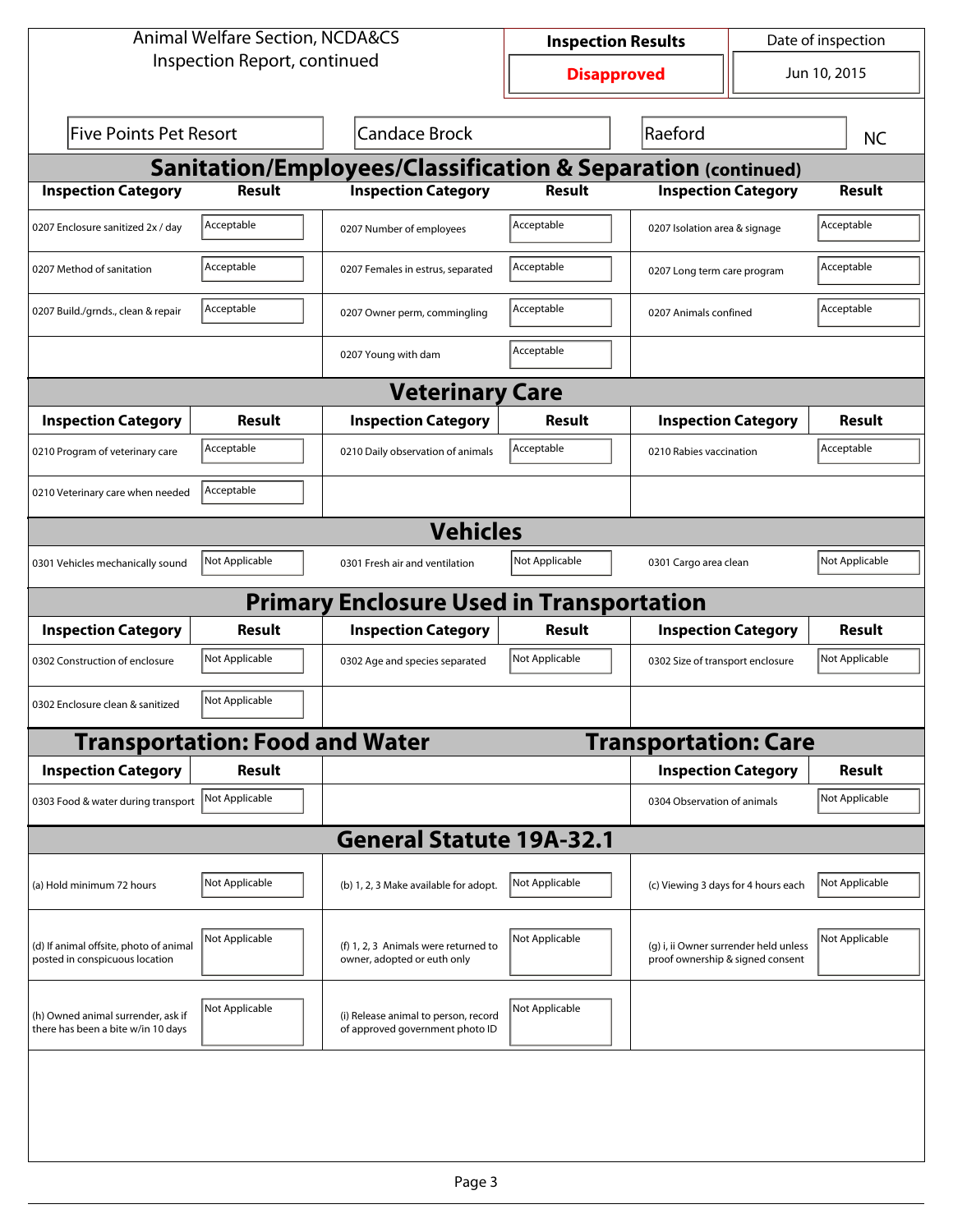|                                                                                                                     |                              | <b>Inspection Results</b> | Date of inspection |
|---------------------------------------------------------------------------------------------------------------------|------------------------------|---------------------------|--------------------|
|                                                                                                                     |                              | <b>Approved</b>           | Jun 10, 2015       |
|                                                                                                                     |                              |                           |                    |
| <b>Five Points Pet Resort</b>                                                                                       | <b>Candace Brock</b>         | Raeford                   | <b>NC</b>          |
|                                                                                                                     |                              |                           |                    |
|                                                                                                                     | <b>Narrative Explanation</b> |                           |                    |
| Random inspection performed on this facility, housing area is clean and odor free at time of inspection with no     |                              |                           |                    |
| apparent signs of illness or injury noted.                                                                          |                              |                           |                    |
| Facility is disapproved this inspection due to the cracks in the concrete (0202/0204) in primary enclosures and     |                              |                           |                    |
| walkways. Concrete was noted on the following inspections: 11-10-14, 5-22-14, 11-12-13. Owners have stated          |                              |                           |                    |
| that the concrete work and new construction is in the plans for the future, however concrete cracks need to be      |                              |                           |                    |
| sealed. I did explain that the cracks can be sealed with a clear sealant, or caulk-type substance made for concrete |                              |                           |                    |
| which should hold until new construction. Owners have stated that the cracks will be taken care of by Monday        |                              |                           |                    |
| <u> 6-22-15.</u>                                                                                                    |                              |                           |                    |
| Also noted at this inspection:                                                                                      |                              |                           |                    |
| (0204) - Rusted cross contamination barriers in A/B side, outdoors- rear enclosures.                                |                              |                           |                    |
| (0204) - Wooden step boxes in cat enclosures are now scratched and damaged, replace with a non-wood/                |                              |                           |                    |
| impervious product.                                                                                                 |                              |                           |                    |
|                                                                                                                     |                              |                           |                    |
| No other inadequacies noted.                                                                                        |                              |                           |                    |
|                                                                                                                     |                              |                           |                    |
|                                                                                                                     |                              |                           |                    |
|                                                                                                                     |                              |                           |                    |
|                                                                                                                     |                              |                           |                    |
|                                                                                                                     |                              |                           |                    |
|                                                                                                                     |                              |                           |                    |
|                                                                                                                     |                              |                           |                    |
|                                                                                                                     |                              |                           |                    |
|                                                                                                                     |                              |                           |                    |
|                                                                                                                     |                              |                           |                    |